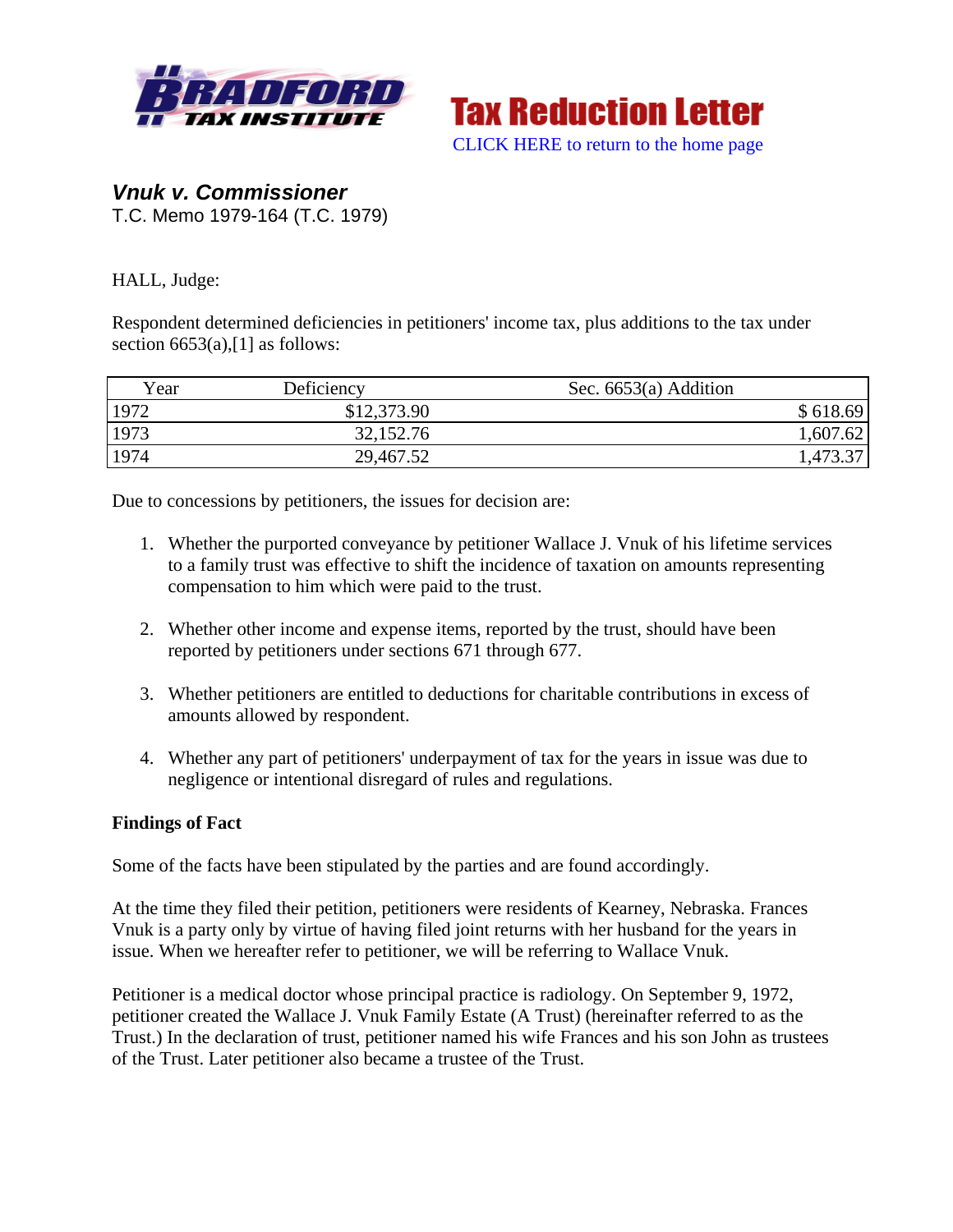The purpose of the Trust, as set forth in the declaration of trust, was to accept real and personal properties conveyed to the Trust by its creator (petitioner), including the use of his lifetime services and remuneration therefrom. This transfer was made so that petitioner could "maximize his or her lifetime efforts through the utilization of his or her Constitutional rights." The Trust was to be administered by its trustees, with a majority vote of the trustees required for expenditures (including compensation of the trustees). The Trust was established for a period of 25 years; however, at their discretion, by unanimous vote the trustees could liquidate the Trust at any time "because of threatened depreciation in values, or other good and sufficient reason \* \* \*." Upon liquidation, the assets of the Trust were to be distributed to its beneficiaries.

Shortly after the creation of the Trust, petitioner executed a document which purported to convey to the Trust "the exclusive use of [petitioner's] lifetime services and all of the currently earned remuneration accruing therefrom." Petitioner's wife executed a similar conveyance, and together they conveyed to the Trust assorted articles of real and personal property. Among the items of personal property transferred to the Trust were most of the household items (excluding clothing) which the Vnuks owned, including such items as a popcorn popper, ice skates, drinking glasses, an aquarium and a bathroom scale. In return, the Vnuks received 100 units of beneficial ownership of the Trust, which constituted all of the units of beneficial ownership.

On September 18, 1972, the Trust opened a bank account. Only petitioner was authorized to borrow money from the bank on behalf of the Trust, and only petitioner and his wife were authorized to write checks on the account. The third trustee, petitioners' son John, had no authority to borrow money on behalf of the Trust or write checks on its account. During the years in issue, John was attending college several hundred miles away from Kearney. John's presence at Trust meetings was not necessary, however, since a majority of the trustees (i.e., petitioner and his wife) were authorized to make most decisions on behalf of the Trust.

On September 20, 1972, petitioner also transferred his personal residence to the Trust. At a Trust meeting held that same date, the trustees agreed that the Trust should provide its manager (petitioner) with housing, transportation, health care expenses, and educational allowances. In addition, the trustees agreed that the Trust should bear the cost of recreation for the manager's family and all miscellaneous expenses except food and clothing. Expenses attributable to the Vnuk's residence during the years in issue were paid by the Trust. Similarly, the Trust paid the expenses of operation of all automobiles driven by the Vnuks.

The Trust was able to pay all these expenses with petitioner's earnings which it received during the years in question. Petitioner operated his radiology practice as a sole proprietorship from January through August 1972. On September 1, 1972, Kearney Radiology Associates, a partnership, was formed by William H. Northwall and the Trust. Northwall had a 35 percent interest in this partnership, and the Trust had a 65 percent interest. During the ensuing 16 months, the partnership's profits (and distributions thereof) were as follows:

| Period                       | Profit    | Distribution                               |
|------------------------------|-----------|--------------------------------------------|
| $9/1 - 12/31/72$ \$37,835.60 |           | Northwall  \$13,067.87<br>Trust  24,438.90 |
| $1/1 - 12/31/73$             | 90,526.64 | Northwall  29,565.15<br>Trust  61,290.32   |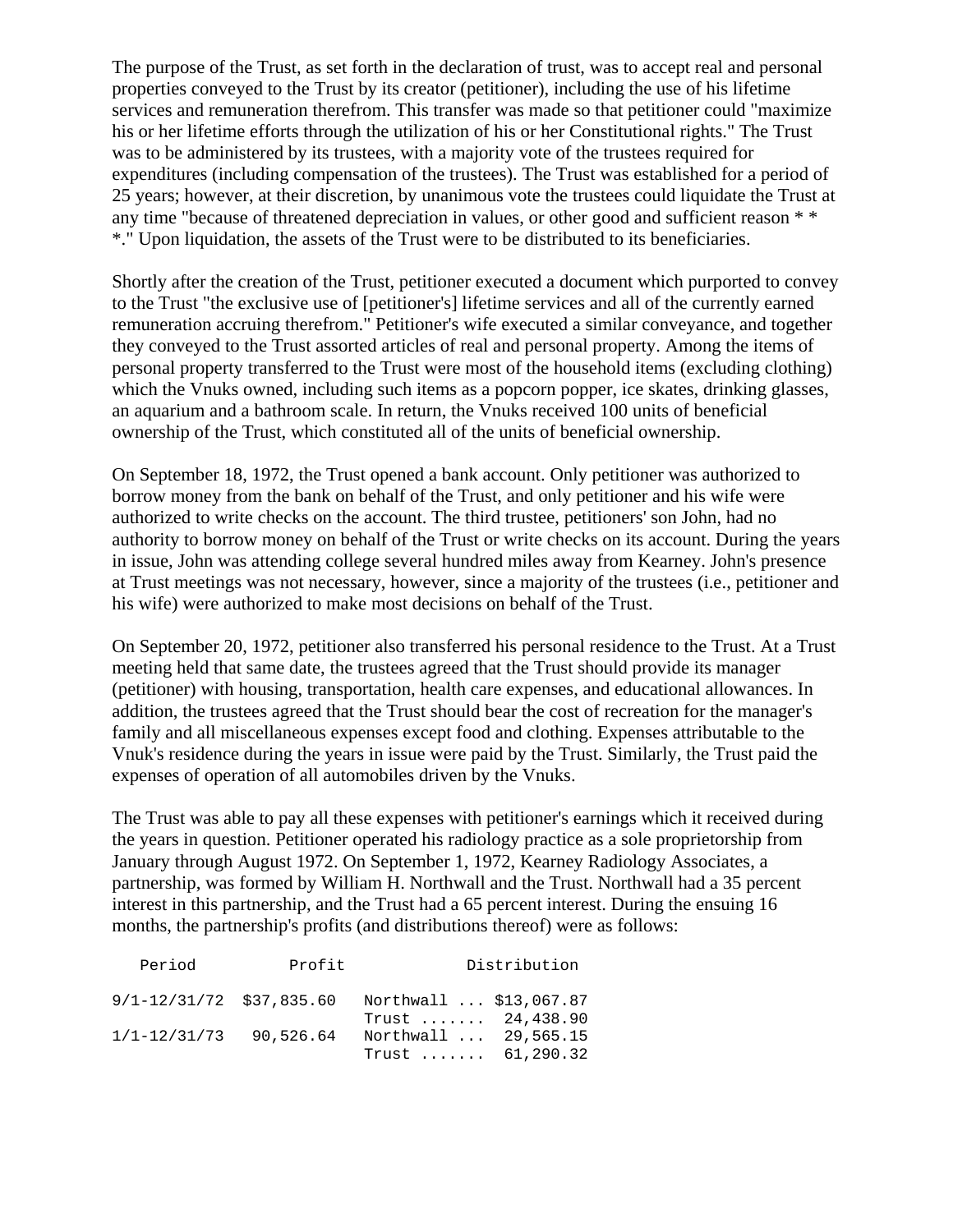Distributions made by the partnership to the Trust were for petitioner's services. Kearney Radiology Associates was dissolved at the end of 1973. Petitioner also earned \$4,782.71 in 1972 and \$40,169.16 in 1973 as professional fees from other sources; these were also paid to the Trust. In 1974 petitioner earned \$99,406.69 from his radiology practice, all of which was paid to the Trust. After the formation of the Trust in 1972, petitioner reported no income from the practice of medicine.[2]

The Trust also received income from sources other than petitioner's compensation. Specifically, the Trust received interest income of \$575 in 1972 and \$650 in 1973 from a savings account which petitioner conveyed to the Trust, and a distribution of \$648 in 1972 from the Fountain Gardens A & B Ltd. partnership.

In 1972 petitioner created the Wallace J. Vnuk Research and Educational Fund. In the following year the name of this entity was changed to the Wallfran Research and Educational Fund.[3] Petitioner gave ten units of beneficial interest in the Trust to Wallfran. In 1974 Wallfran filed an application for Recognition of Exemption Under Section 501(c)(3); such application was not granted. Wallfran was administered by the trustees of the Trust and its purposes included educational loans to future trustees or managers of the Trust.

In 1972 petitioner contributed \$5,100 to Wallfran. In 1973 petitioner contributed an additional \$25,566 to Wallfran. Of this amount, \$13,566 was in the form of a note from petitioner to the Trust.[4] The Trust conveyed this note to Wallfran. The remainder of the contribution to Wallfran was explained in petitioner's Journal for the Trust as follows:

| Date           | Payee                     | Amount | Contrib.          | Explanation                         |
|----------------|---------------------------|--------|-------------------|-------------------------------------|
| to WJV R&E Tr. | $1/11/73$ Bank  \$10,000  |        |                   | WJV R&E Tr. Internetic Stock distr. |
|                | 7/25/73 Wallfran R&E Fund | 2,000  | \$10,000<br>2,000 | (No explanation given)              |

In the statutory notice, respondent determined that petitioner realized unreported income as follows:

| Year | Amount      | Source                                      |
|------|-------------|---------------------------------------------|
| 1972 | \$24,652.64 | Income from Kearney Radiology<br>Associates |
|      | 4,782.71    | Professional fees                           |
|      | 575.00      | Interest                                    |
|      | 648.00      | Fountain Gardens A & B Ltd.                 |
| 1973 | 61,290.32   | Income from Kearney Radiology<br>Associates |
|      | 40,169.16   | Professional fees                           |
|      | 650.00      | Interest                                    |
| 1974 |             | 99,406.69 Professional fees                 |

\_\_\_\_\_\_\_\_\_\_\_\_\_\_\_\_\_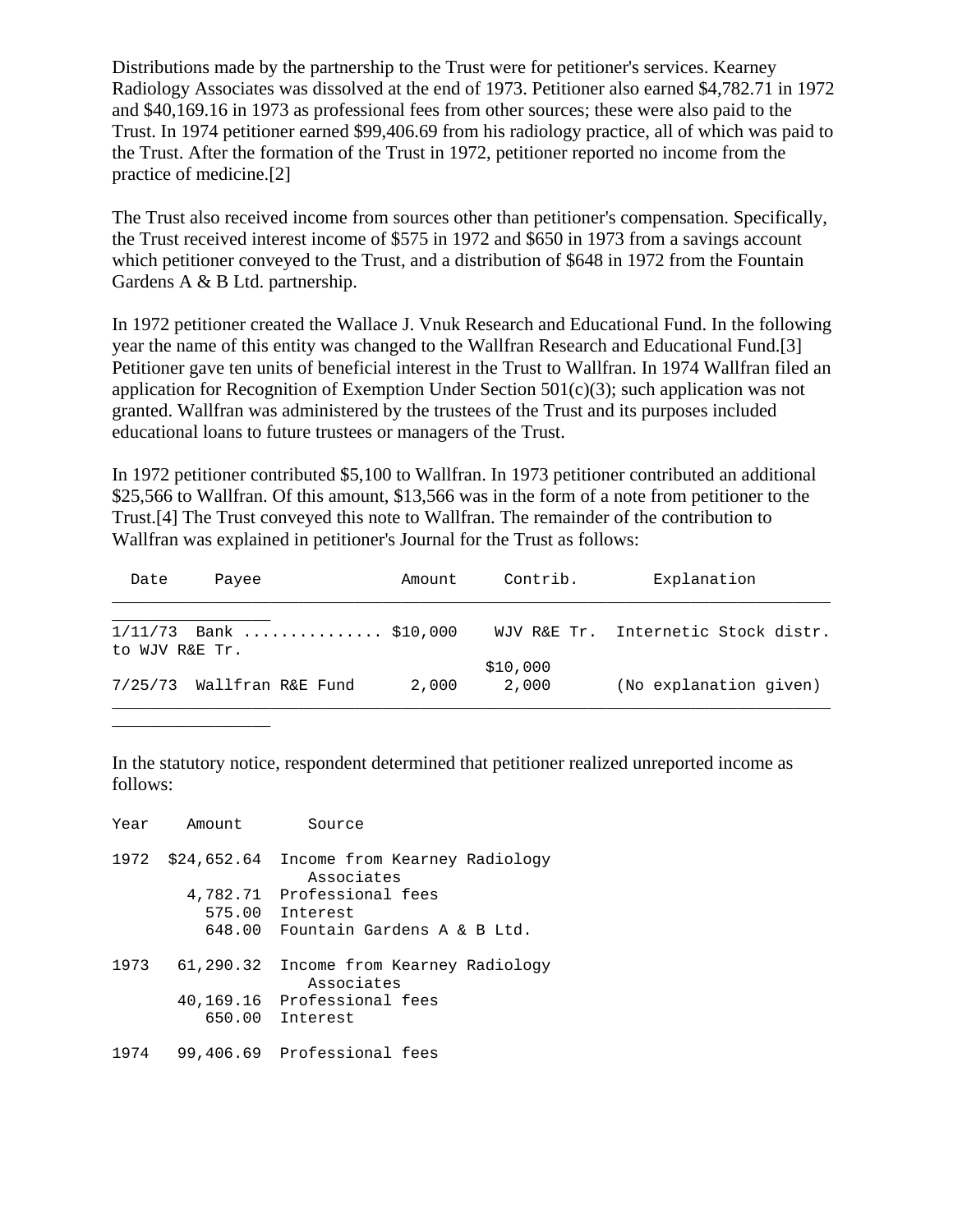Respondent disallowed various itemized deductions claimed by the Trust and petitioner, including deductions for charitable contributions. Respondent also determined that petitioners were liable for additions to the tax under section 6653(a).

## **Opinion**

The first issue is whether the purported conveyance by petitioner of his lifetime services to the Trust was effective to shift the incidence of taxation on his compensation which was paid to the Trust. Respondent contends that this purported conveyance constituted an anticipatory assignment of income, and therefore petitioner must report this compensation as his gross income. We agree.

The Supreme Court has described as the "first principle of income taxation" the maxim that income must be taxed to the one who earns it. Commissioner v. Culbertson [49-1 USTC ¶ 9323], 337 U.S. 733, 739-40 (1949). Notwithstanding their validity under State law, contractual arrangements that are designed to deflect income away from the one who earns it are not recognized as determinative for Federal income tax purposes. Lucas v. Earl [2 USTC ¶ 496], 281 U.S. 111 (1930). In this regard, it matters not whether the ultimate recipient of the diverted income is an individual or, as in the present case, an entity such as a trust. See United States v. Basye [73-1 USTC ¶ 9250], 410 U.S. 441, 449 (1973).

The case at hand presents the same factual pattern we confronted in Wesenberg v. Commissioner [Dec. 35,069], 69 T.C. 1005 (1978).[5] In Wesenberg the taxpayer also established a family trust and made a purported conveyance of his services to the trust. The trust instrument was virtually identical to the trust instrument in this case. Similarly, the taxpayer in Wesenberg had his compenstaion paid to the trust, and the trust paid all his (and his family's) personal expenses, including insurance, health care costs and travel expenses. We held in Wesenberg that the purported conveyance was an anticipatory assignment of income and was ineffective to shift the incidence of taxation to the trust. We reach the same conclusion here for the same reasons. During the years in issue petitioner had paid to the Trust his compensation from Kearney Radiology Associates and professional fees which he earned. We conclude that respondent correctly determined that these amounts were includible in petitioner's gross income.

The next issue is whether other income and expense items, reported by the Trust, should have been reported by petitioners under sections 671 and 677. The application of these sections was fully explained in Wesenberg v. Commissioner, supra. In brief, if the grantor of a trust retains certain powers, then for income tax purposes he is treated as the "owner" of the portion of the trust over which the proscribed powers extend. In Wesenberg we held that the taxpayer retained total control over the trust and that the taxpayer should, under the grantor trust rules, be treated as the owner of the trust for tax purposes. With respect to this issue, the facts in this case are virtually identical to the facts in Wesenberg. Several factors indicate that petitioner retained total control over the Trust. First, none of petitioner's powers as trustee required the consent of an "adverse party." Second, petitioner had beneficial enjoyment of the Trust corpus and income. Third, petitioner used the Trust for his own benefit.[6] Finally, the assets of the Trust could revert to petitioner at any time.

In light of these facts, and viewing this case in light of our decision in Wesenberg, we sustain respondent's determination on this issue. Respondent correctly determined that interest income and income from the Fountain Gardens A & B Ltd. partnership were includible in petitioner's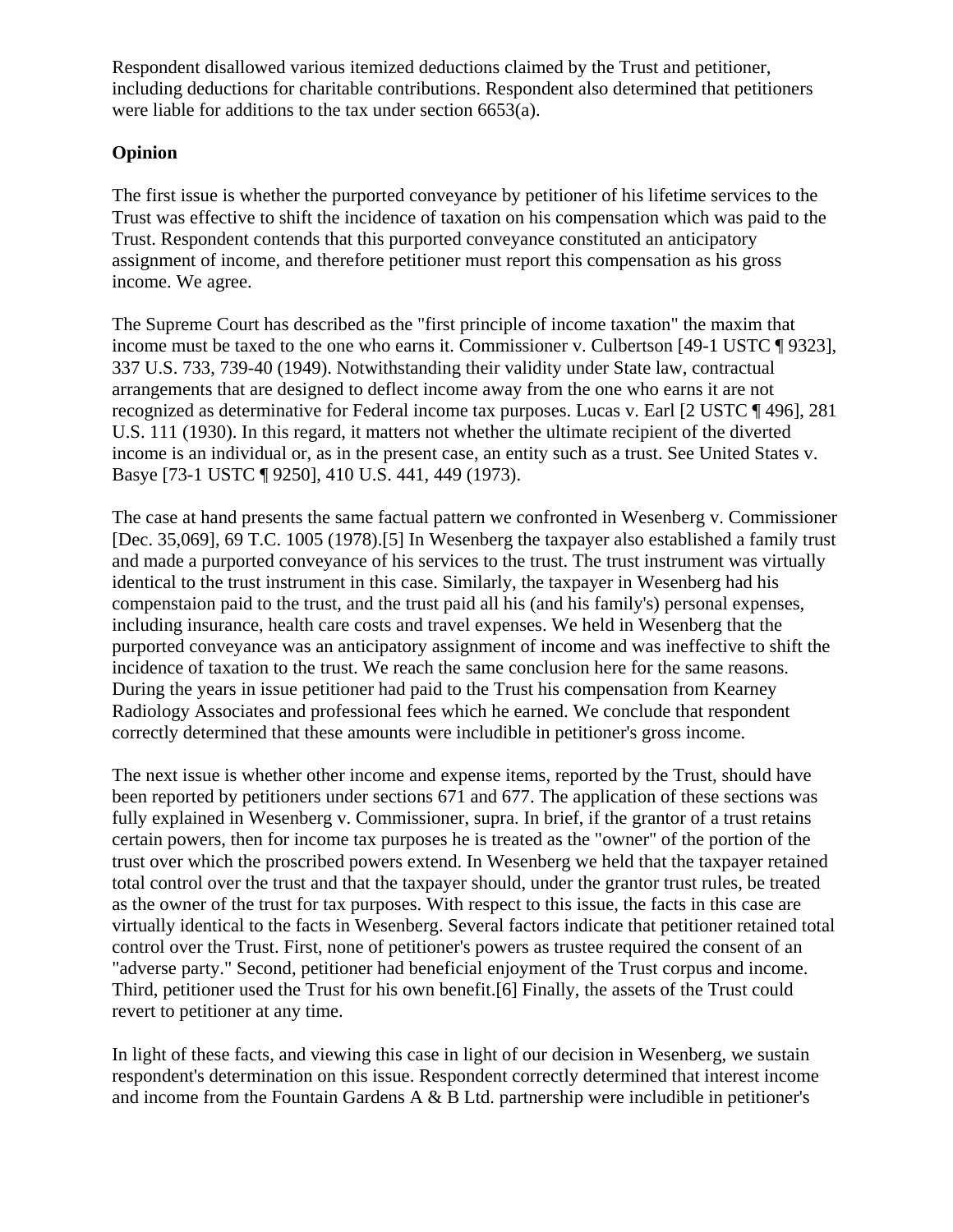income, and respondent correctly disallowed deductions for petitioner's personal expenses claimed by the Trust.

The next issue is whether petitioner is entitled to deductions for charitable contributions in excess of amounts allowed by respondent. Petitioner contends that he contributed \$5,100 in 1972 and \$25,566 in 1973 to the Wallfran Research and Educational Fund ("Wallfran"), a charitable organization. Respondent determined, however, that petitioner did not make a contribution to Wallfran and, in the alternative, that Wallfran was not a charitable organization within the meaning of section 170(c). We agree with respondent's alternative contention.

Section 170(c) provides, in relevant part, that a charitable contribution is a gift or contribution to a fund organized and operated exclusively for charitable purposes (including education). Whether a trust is organized and operated exclusively for charitable purposes is a question of fact, and the burden of proof is on petitioner. Welch v. Helvering [3 USTC ¶ 1164], 290 U.S. 111 (1933); Rule 142(a), Tax Court Rules of Practice and Procedure.

In this case, petitioner presented no credible evidence establishing that Wallfran was organized or operated for charitable purposes or that the earnings of the trust would not inure to his benefit. As to the operation of Wallfran, the only evidence presented was petitioner's unsubstantiated testimony that Wallfran made a large contribution to a church; we are very skeptical that this contribution was made. As to the organization of Wallfran, it was administered by the trustees of the Trust (in other words, petitioner) and its purposes included educational loans to petitioner's children. This organizational structure opens the door to self-serving actions by the fund's administrator. Since none of the fund's administrators had an interest adverse to petitioner's, it is apparent that Wallfran could be used to pay the costs of educating petitioner's children.

We conclude that Wallfran had a "noncharitable purpose substantial in nature." Edgar v. Commissioner [Dec. 30,867], 56 T.C. 717, 755 (1971). Moreover, petitioner presented no credible evidence that Wallfran was operated as a charitable institution. On these facts, we sustain respondent's disallowance of any charitable deductions with respect to petitioner's contributions to Wallfran.

The final issue is whether petitioner is liable for additions to the tax under section 6653(a). This section provides for an addition to the tax of 5 percent of the "underpayment" where any part of such underpayment is due to negligence or intentional disregard of the rules and regulations of the Internal Revenue Code. The burden of proof again rests on petitioner to rebut respondent's determination. Bixby v. Commissioner [Dec. 31,493], 58 T.C. 757, 791 (1972). In this case, petitioner has presented no evidence contrary to respondent's determination. In fact, considering petitioner's education and position, we find it difficult to believe that he envisioned the Trust as anything other than a flagrant tax avoidance scheme. We sustain the additions to the tax imposed here.

Decision will be entered for the respondent.

[1] All statutory references are to the Internal Revenue Code of 1954, as in effect during the years in issue.

[2] Petitioner's reported taxable income and tax were as follows:

Year Income Tax